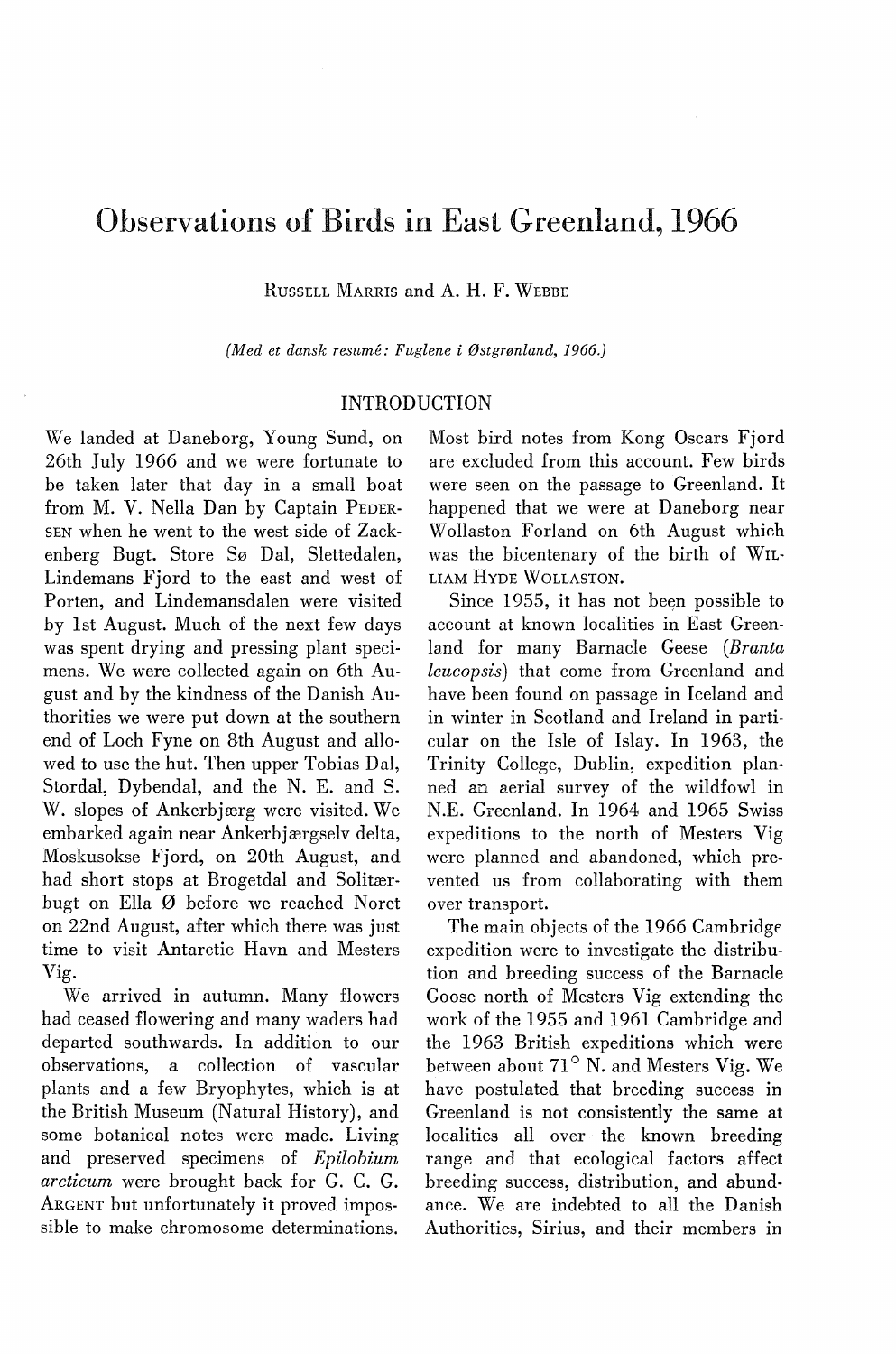Greenland for hospitality, assistance and in enabling us to undertake the venture and similarly to the Greenland hird banding scheme of the Universitetets Zoolo-

giske Museum in Copenhagen and Dr. FINN SALOMONSEN and Dr. EDWARD HINDLE.

# OBSERVATIONS ON GEESE

## PALE-BREASTED BRENT GOOSE

## *(Branta bernicla hrota).*

1 flightless adult in Barnacle flock upper Store Sødal. In the winter 1966-67 one of us saw a family amongst a Barnacle flock on the Isle of Islay, Scotland.

## BARNACLE GOOSE *(Branta leucopsis).*

Some observations are listed in Table 1. In addition some scattered adults were in the estuary at Zackenberg Bugt on 26th July. Broodless adults were first seen flying on 28th July and progressively more afterwards. 70-80 flying adults with a separate breeding flock of about the same size, which ran, were seen upstream of the gorge that leads to the delta of Storelv. There were 12 flying adults on the eastern slopes of Whittard Bjærg, 65 adults on the south eastern slope of Takkerne, and 73, 12, 3, ca. 100, 69 and 45 adults and 12



Fig. 1. Part of East Greenland visited by the expedition in 1966.

*Fig. 1. Del af Østgrønland, hvor ekspeditionen arbejdede i 1966.* 

adults with some large downey goslings by lakes in upper Stordal. There were also a lot of feathers but no Barnacle by a pond on an hillside at the top of Stordal. 3 pairs were identified with 3, 2 and 1 goslings; the single gosling had feathers. Large flock feeding on the slopes of Parkinsons Bjærg on 14th August were probably hirds seen previously. In upper Dyhendal feathers of 1965 and 1966 with excreta were common by the lower lake at 500 m., but no Barnacle were seen though it is probable that some were still present near the lakes. The journey did not go as far as the two westward lakes in Dybendal. If there had been sufficient time to make the journey with a safety margin, Krumme Langsø and the two lakes in Dybendal would have been visited and it is probable, in our opinion, that Barnacle would have been found there and by adjacent small ponds.

There were many Barnacle feathers by ponds on raised beach hills on the north side of inner Moskusokse Fjord and some by the shore of the fjord and by ponds west of the inner end of Loch Fyne. Pinkfoot feathers were commoner by pond<sup>®</sup> on raised beaches near lower Storelv. Non-breeders usually fly by the first days of August. 1 yellow neck-banded adult male, marked in 1963 by the British expedition in Fleming Fjord, was seen in lower Broget Dal.

*Carex bigelowii* had been eaten by ponds below Zackenberg and *Carex bigelowii, Luzula confusa* and some *Poa arctica* had been eaten by g lake in the narrower part of Store Sødal. In Lindemansdalen *Carex bigelowii* and some *Eriophorum Scheutzii, Poa arctica* and *Equisetum* eaten. Some *Hippuris vulgaris* had been pulled but we could not see that much had been eaten. *Carex ursina* and *Carex bicolor* had been eaten with *Puccinellia* where there were Barnacle near Loch Fyne.

Large numbers of Barnacle have tended to be found by rivers and sometimes by lakes and ponds through which water flows. Barnacle are often found farinland even in late summer as in Jameson Land and just south of Skærfjorden. Most have so far been found on raised beach terrain and strandflat especially in the zone between the outer coastal and inner fjord zones amongst mountains of calcareous and sedimentary strata and sometimes there are dolerite instrusions. These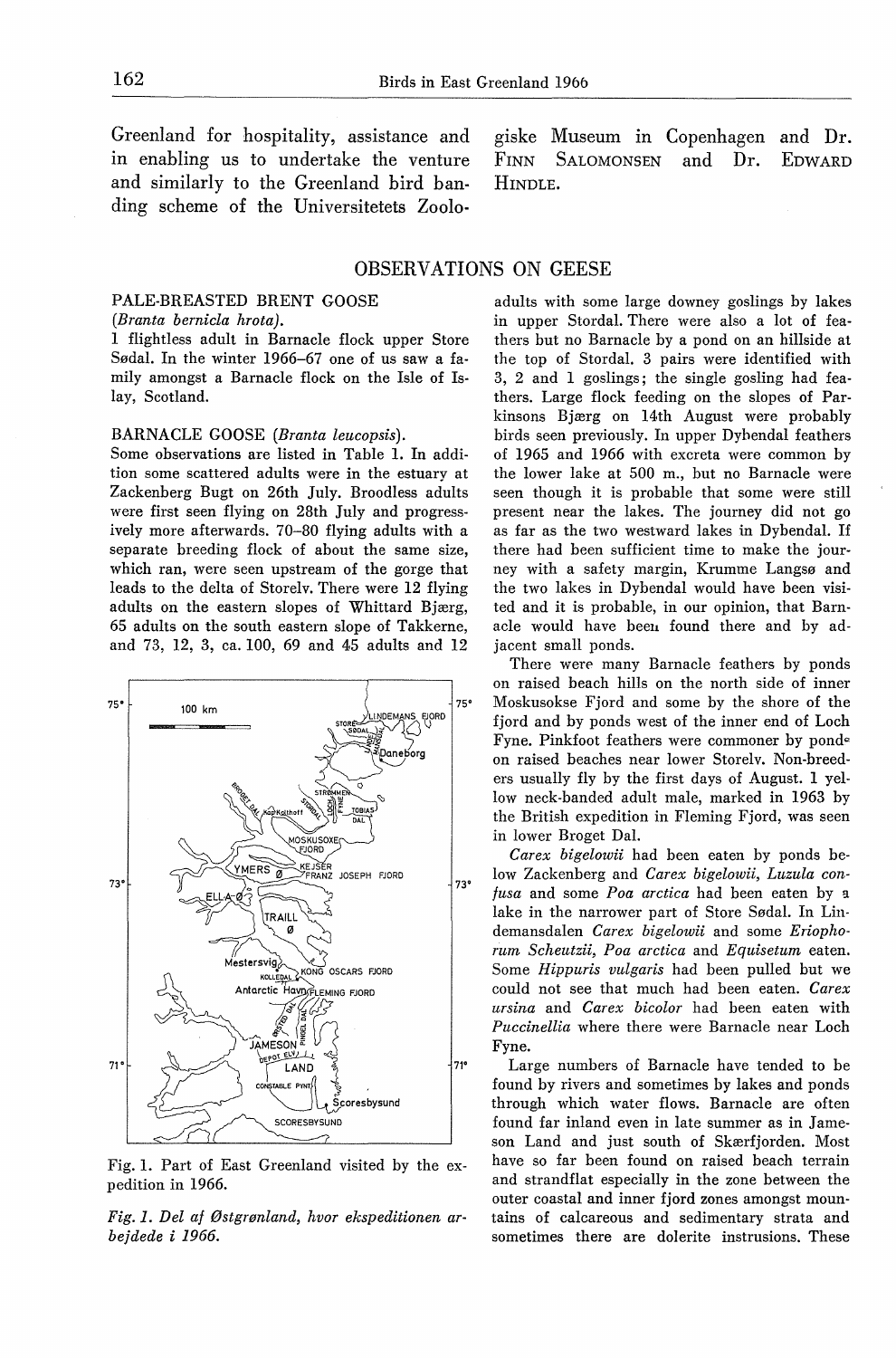| Table 1. Some observations of Barnacle Geese (Branta leucopsis). |  |  |  |
|------------------------------------------------------------------|--|--|--|
|------------------------------------------------------------------|--|--|--|

| Number            | Locality                                     | Remarks                                         |
|-------------------|----------------------------------------------|-------------------------------------------------|
| $17 + ca.25$      | W. of Cardieceras estuary                    | flightless adults 26th July                     |
| 10, 7, 12, 19, 11 | ponds, E. side Zackenberg                    | flightless adults 26th July                     |
| 17                | pond, E. side lower Store Sødal              | flightless adults 26th July                     |
| some              | large pond, E. side Store Sødal estuary      | seen from afar                                  |
| 23, 15            | ponds, S. E. corner Dombjærg, Lindemansdalen | flightless adults                               |
| 2 pairs           |                                              |                                                 |
| 2,2 pulli         | pond: mountain W. of S. E. part of Dombjærg, | downey pulli                                    |
|                   | Lindemansdalen                               | alt. ca. 300 m.                                 |
| 6, 12, 89, 6, 13  | lakes: Store Sødal                           | adults. old & 1966 feathers                     |
| 63                | pond, N. of lakes: upper Store Sødal         | adults, old & 1966 feathers                     |
| 2 pairs           |                                              |                                                 |
| $1,2$ pulli       | another pond, N. of lakes: upper Store Sødal | downey pulli                                    |
| 0                 | another pond, N. of lakes: upper Store Sødal | many old feathers                               |
| $\bf{0}$          | ponds, Slettedalen & W. of Porten            | excreta: no feathers                            |
| 8                 | near Svestrups delta                         | adults                                          |
| ca. 60            | near Dolomitdal (in air)                     | Aeroplane - 5th Aug. Adults                     |
| $25 - 30$         | N. of Strömmen, E. side Loch Fyne            | adults                                          |
| 22                | over upper Tobias Dal                        | adults flying W.                                |
| 28                | Herjælv                                      | adults flying low W.                            |
| 37, 5             | ponds, W. of S. end Loch Fyne                | adults                                          |
| 7, 8              | near hut, W. side of S. end Loch Fyne        | adults                                          |
| 12                | ponds, E. of lower Stordal                   | adults                                          |
| $8+6$             | Moskusokse Fjord, W. of Storely delta        | flightless adults, 17th Aug.<br>? lost goslings |
| $10 + 8$          | Broget Dal                                   | adults                                          |
| ?                 | Western lake, upper Store Sødal pass         | Not visited: probably present                   |

*Tabel 1. Nogle iagttagelser af Bramgås* (Branta leucopsis).

Table 2. Some observations of Pink-footed Geese *(Anser fabalis brachyrhynchus).* 

*Tabel 2. Nogle iagttagelser af Kortnæbbet Gås* (Anser fabalis brachyrhynchus).

| Number           | Locality                           | Remarks                                                              |
|------------------|------------------------------------|----------------------------------------------------------------------|
| $29 - 31$        | Estuary, Cardiecerasdal            | flightless adults 26th July                                          |
| 17               | Store Sødal estuary                | flightless adults 26th July                                          |
| Not more         |                                    |                                                                      |
| than 60          | Zackenberg Bugt                    |                                                                      |
| 20               | Zackenberg Bugt                    | included 3 pulli, 2nd Aug.                                           |
| 45               | Zackenberg Bugt                    | included at least 13 pulli in families $-1, 1, 1, 2,$                |
|                  |                                    | $2, 2, 4$ pulli on 5th Aug.                                          |
| 1                | pond, E. side of Zackenberg        | adult in Barnacle flock                                              |
| $\boldsymbol{2}$ | Daneborg                           | visiting lush vegetation, 6th Aug.                                   |
| 41               | W. side inner Loch Fyne            | families $0, 1, 1, 2, 2, 2, 5$ pulli                                 |
| 10               | pond W. side inner Loch Fyne       | adults                                                               |
| 11               | Loch Fyne                          | adults 11th Aug. flying S.                                           |
| ca. 400          | ponds, upper Tobias Dal ca. 200 m. | adults                                                               |
| ? few            | S. shore Stordal estuary           | calls of adults heard                                                |
| 8                | N. shore Stordal estuary           | adults                                                               |
| 34               | Ankerbjærg                         | families $1, 2, 3, 3, 3, 4, 4$ pulli; most adults flew:<br>17th Aug. |

 $\frac{1}{3}$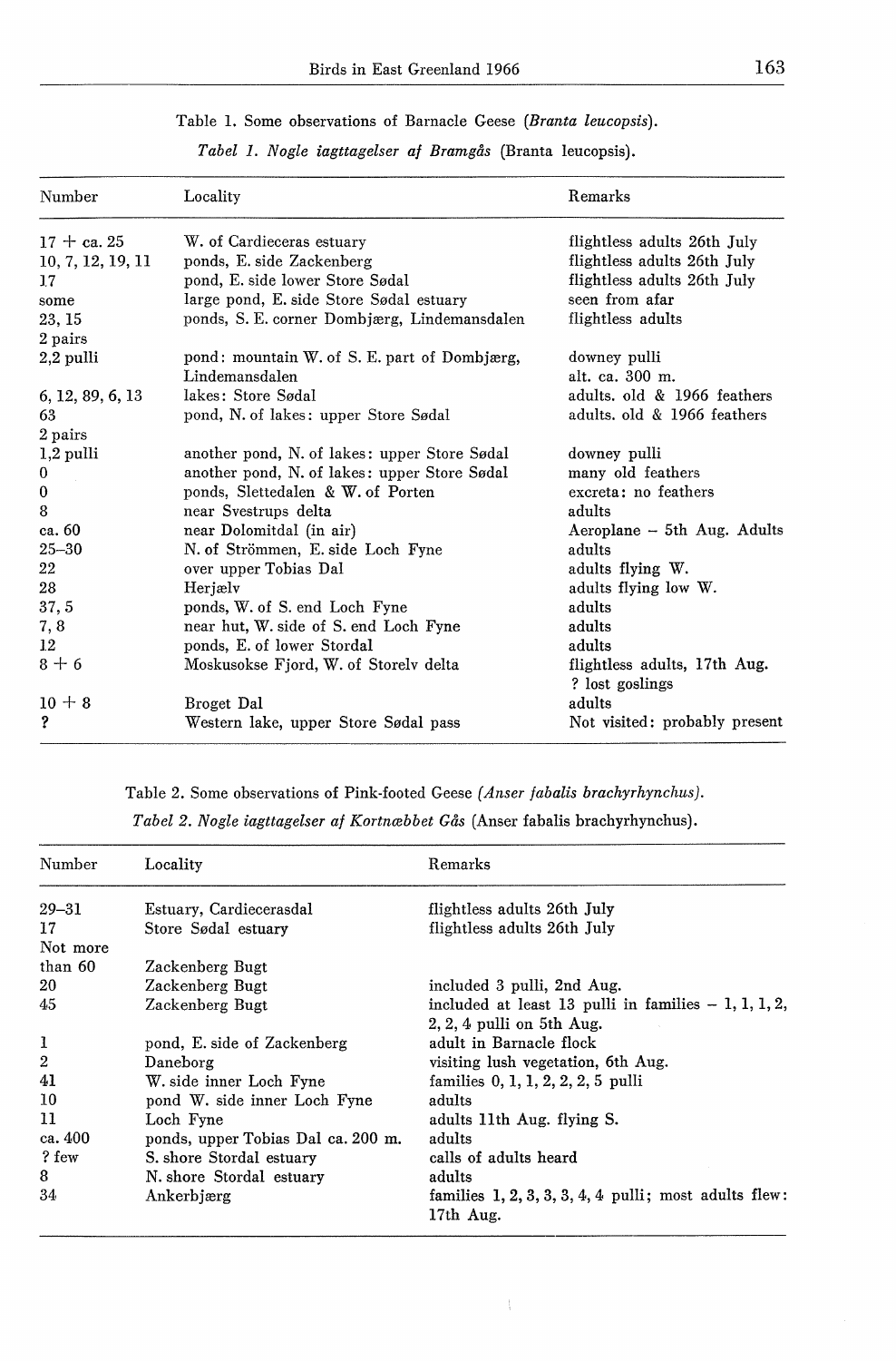mountains tend to be associated with more open country and different floral characteristics than for example country with metarnorphic strata. Observations in 1966, suggest that there will be more suitable places where Barnacle could breed and moult that are inland above 200 m. in altitude. For some years we have predicted that inland places near Hochstetters Forland should hold an important part of the Barnacle population in Greenland.

## PINK-FOOTED GOOSE

#### *(Anser fabalis brachyrhynchus ).*

Some observations are listed in Table 2. Various numbers visited the west side of Zackenberg Bugt and egg shells on a raised beach may have come from nests in the vicinity. They had eaten down *Poa pratensis* and *Poa alpina* especially the latter which was a relatively uncommon plant at Zackenberg. Some *Poa glauca* near the huts, *Carex subspathacea, Puccinellia phryganodes,* and a very little *Physsia algida* had also been eaten.

Pinkfeet had visited ponds on high ground overlooking Loch Fyne for example on the west side of Knasten and Røgelen. Probably there are more similarly situated ponds on Hold with Hope Forland such as those in upper Tobias Dal that are used by moulting Pinkfeet. There were moulted feathers by ponds on raised beaches on the eastern side of lower Stordal and a breeding flock that included 30-40 adults was found by the river; probably some or all went upstream and were seen again later where there was a flock of 12 flying adults, 33 adults which did not take flight, and many goslings. Two family parties identified of 3 and 3 goslings. One adult was accompanied, when disturbed, by 9 goslings, which was more than one family. *Carex saxatalis* and some *Polygonum viviparum* had been eaten. 13th August, 23 flying adults near junction with Dybendal. 16th August, 6 adults by ponds near lower Storelv. At the top of Stordal 14 adults were seen flying north west in the direction of Krumme Langsø.

23-24.th August, 180-200 adults south of Noret and they had gone by mid-day. 28-30th August about 30 seen near Noret. 4 adults in lower Delta Dal and 7 more adults flew in from Mesters Vig or Noret on 27th August. Early on 26th August flocks *ol* 92 and 13 flew high over lower Kolledalen and turned up Flexurdal in the direction of Fleming Fjord; No gosling call notes were heard. Presumably this was an autumn movement. Later 9 feeding in upper Kolledalen gave the calls of adults and at least one gosling and flew down the valley.

33 Pinkfeet have been banded in N.E. Greenland: 18 adults (5  $\uparrow$  og 13  $\downarrow$ ) and 15 goslings, during the summers of 1955-56. The excess of females is believed to be due to the behaviour of the males, the late dates of capture most broodless adults have grown new remiges, and the presence of goslings. A large flock of broodless adults was nearly caught at the end of July 1955, but the hirds could not be edged into the catching pen after leaving the water and finally winged away into the high wind. Two goslings were recovered in Scotland in 1955 and since then two adults have been recovered there. One gosling banded in Scotland was recovered in its third summer in 1961 as a broodless adult in Ørsted Dal. Large scale banding in Fleming Fjord of breeding flocks would probably confirm this pattern of distribution in 'normal' winters though presumably there would then be some recoveries near roosts in England and the border with Scotland.

Although many more Barnacle Geese were banded by the 1955 Cambridge expedition in Fleming Fjord, the main object was to band non-breeding Pinkfeet in connection with the hypothesis that many non-breeders in the highland interior of Iceland annually undertake a 'moult' migration to N.E. Greenland in late June before moulting their remiges (TAYLOR 1953). The observations of the RrnLEY Brothers (TAYLOR 1953) are especially important as support for the hypothesis. In 1951 and 1953 the Wildfowl Trust had found fewer broodless adults (a mixture of pre-, non- and failed breeders) on the main Icelandic breeding grounds than is normal in a goose population. In 1955 one of us repeated this observation in the same places. In March 1955 R. A. H. CooMBES pointed out to us that special moulting places are common for some Siberian geese (e.g. PLESKE's *Birds of the Eurasian Tundra.)* CONRAD-SEN (1957) noted some Pinkfeet appearing near Daneborg in June 1955 when it was known most geese arrive 15-27th May. In 1964 the Danish expedition obtained much new data near Daneborg and reviewed the evidence for the hypothesis and again drew attention to the observations of ALwIN PEDERSEN of pre-breeders on Hochstetters Forland (CHRISTENSEN 1967) which have not been repeated yet.

In late June 1955 one of us saw three small flocks flying high and northwards from the northern side of breeding places in central Iceland and also saw one large flock flying northwards above the football pitch in Akureyri, northern Iceland. In early July 1963, one of us with the British expedition saw small parties of broodless Pinkfeet flying up into upper Ørsted Dal, Greenland. Presumably they were going to moult there or by Schuchert Flod and could have come from Iceland or adjacent fjords in Greenland. Flocks of broodless adults have been found in both valleys in 1955, 1961 and 1963 and also at other places between 71-72° N. in these years and 1964. A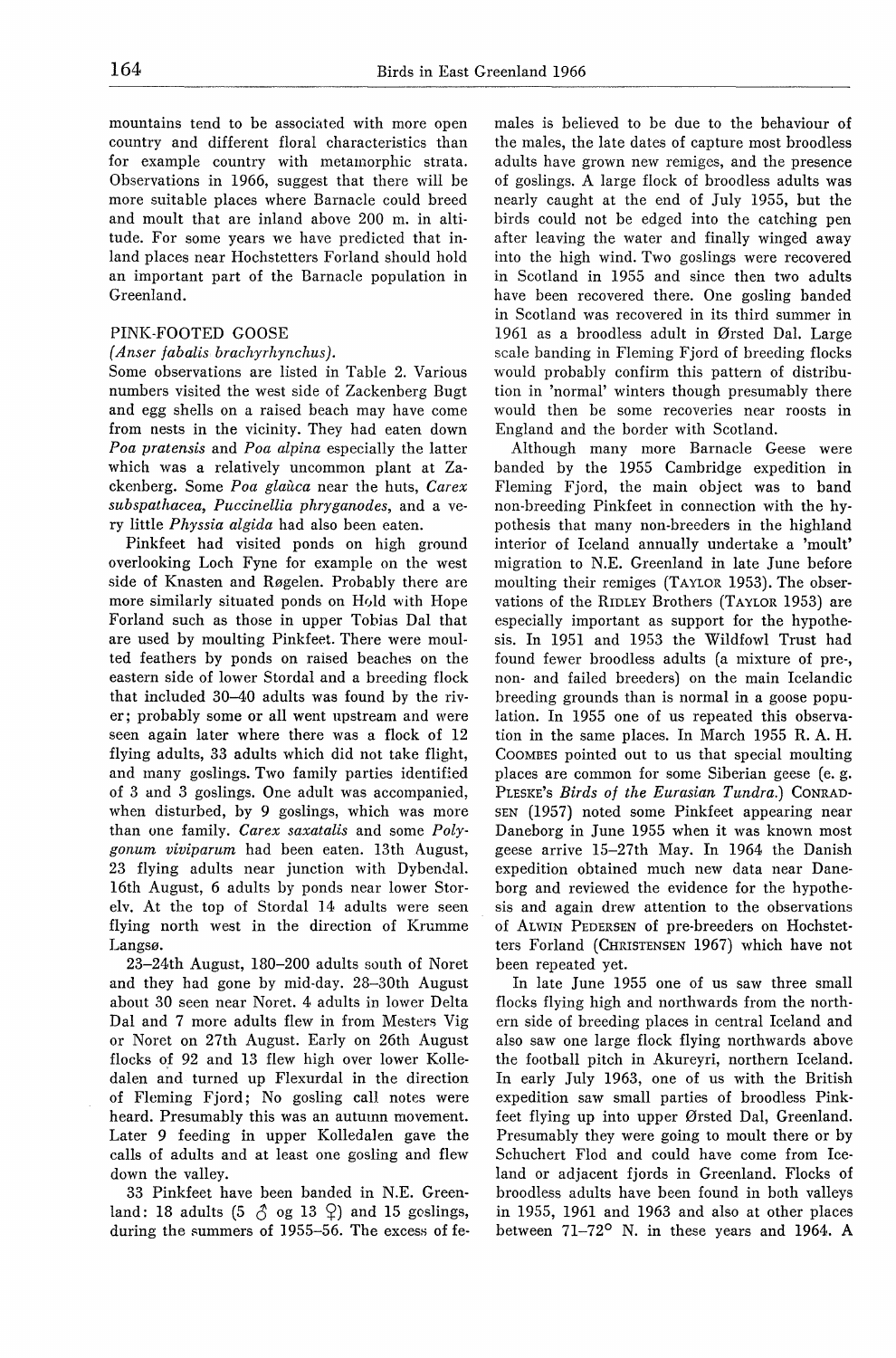few flocks seen by G. C. G. ARGENT in 1962 on the south western parts of Traill Ø were of broodless adults. The increase of Pinkfeet noted in Iceland in early September and the last days of August has been attributed to the movement of hirds from their Icelandic breeding grounds (SCOTT & FISHER 1953) but it now seems certain that a substantial part of this increase is due to the arrival of flocks from Greenland. These flocks would often be similar to flocks of broodless adults seen north and south west of Blafjell in Iceland by one of us in September 1963. The feeding grounds in the interior of Iceland are not covered by snow until later.

It has been suggested that we attributed excessive numbers of broodless adults in Jameson Land and Fleming Fjord in 1955, 1961, 1963-64 only to poor breeding success in Greenland (CHRISTEN· SEN 1967). This is a misunderstanding. Poor breeding success cannot be dismissed as a factor, for example, in 1961 (MARRIS & 0GILVIE 1962). There is a breeding population so some broodless adults are Greenland hatched prebreeders and failed breeding hirds; while according to the hypothesis other non-breeders in Greenland are Icelandic hatched pre-breeders and possibly some failed breeders from Iceland. Some broodless adults could, be mature hirds paired to pre-breeders and other single hirds that are true non-breeders of Greenland and· possibly Icelandic origin. The Icelandic observations reported by TAYLOR (1953) were for a season of 'poor' weather which could have increased the number of broodless adults in Iceland and potential moult migrants. In the Barnacle Goose, banding in Greenland has shown that some early moulting broodless adults are quite old and can be assumed to have bred in previous summers, but it has not been investigated in the Pinkfoot. There has been a large increase in the number of Pinkfeet wintering in Scotland and England since 1950, which may explain why observers in Greenland before the

Table 3. Breeding flocks and nests of Pink-footed Geese found by 1955, 1961 and 1964 Cambridge and 1963 British expeditions.

| Locality                                                      | Year Observation                        | Observer                       | Remarks                                                                                                                            |
|---------------------------------------------------------------|-----------------------------------------|--------------------------------|------------------------------------------------------------------------------------------------------------------------------------|
| Upper Kolledalen                                              | 1955 small flock                        | F. T. Bolin                    | near ponds                                                                                                                         |
| Antarctic Havn                                                | 1963 2 nests<br>1963 $ca.50$            | R. Marris<br>R. Marris         | gorge edge below Oksehorn<br>goslings and some adults flightless.<br>Families of 4, 2, 2, 1 goslings 18th<br>Aug. & other goslings |
| Lower Fegins Elv<br>Hills west of                             | 1955 $2$ nests<br>1 nest                | R. Marris                      | gorge edge. No thorough search                                                                                                     |
| lower Depot Elv<br>Hills south east of<br>inner part of lower | 1955 small flock                        | R. Marris                      | by ponds                                                                                                                           |
| Depot Elv                                                     | 1955 80-100                             | R. Marris                      | by ponds                                                                                                                           |
| 2 km. further inland 1963 7 nests                             |                                         | R. Marris                      | gorge edge branch of Draba<br>sibirica elv                                                                                         |
| Middle Enhjørningens                                          |                                         |                                |                                                                                                                                    |
| Dal                                                           | 1964 2 nests                            | R. Marris                      | low lying ledge near delta fan                                                                                                     |
| Skansen, Carlsberg                                            |                                         |                                |                                                                                                                                    |
| Fjord                                                         | 1964 2 nests                            | R. Marris                      | by ponds on hill slopes W. of Paselv                                                                                               |
| lower Solfaldsdal                                             | 1961 small feathers                     | R. Marris                      | in gorge                                                                                                                           |
|                                                               | 1963 4 old unused nests<br>12 nests     | R. Marris &<br>G. C. G. Argent | gorge edge                                                                                                                         |
| Upper Ørsted Dal                                              | 1955 1 flightless gosling               | R. Marris                      | in flock of 4 at Primula Sø<br>20th. Aug. (see map: Hall et al.)                                                                   |
| East side upper                                               |                                         |                                |                                                                                                                                    |
| Schuchert Flod                                                | 1963 12 flying adults<br>23 adults & 31 | D. Marris                      | by pond 8th Aug.                                                                                                                   |
| Lower Pingels dal                                             | goslings did not fly<br>1963 2 nests    | R. Marris                      | on top of gorge edge, side of valley                                                                                               |

*Tabel 3. Yngleflokke og reder af Kortnæbbet Gås fundet* i *1955, 1961, 1963 og 1964 af britiske ekspeditioner.*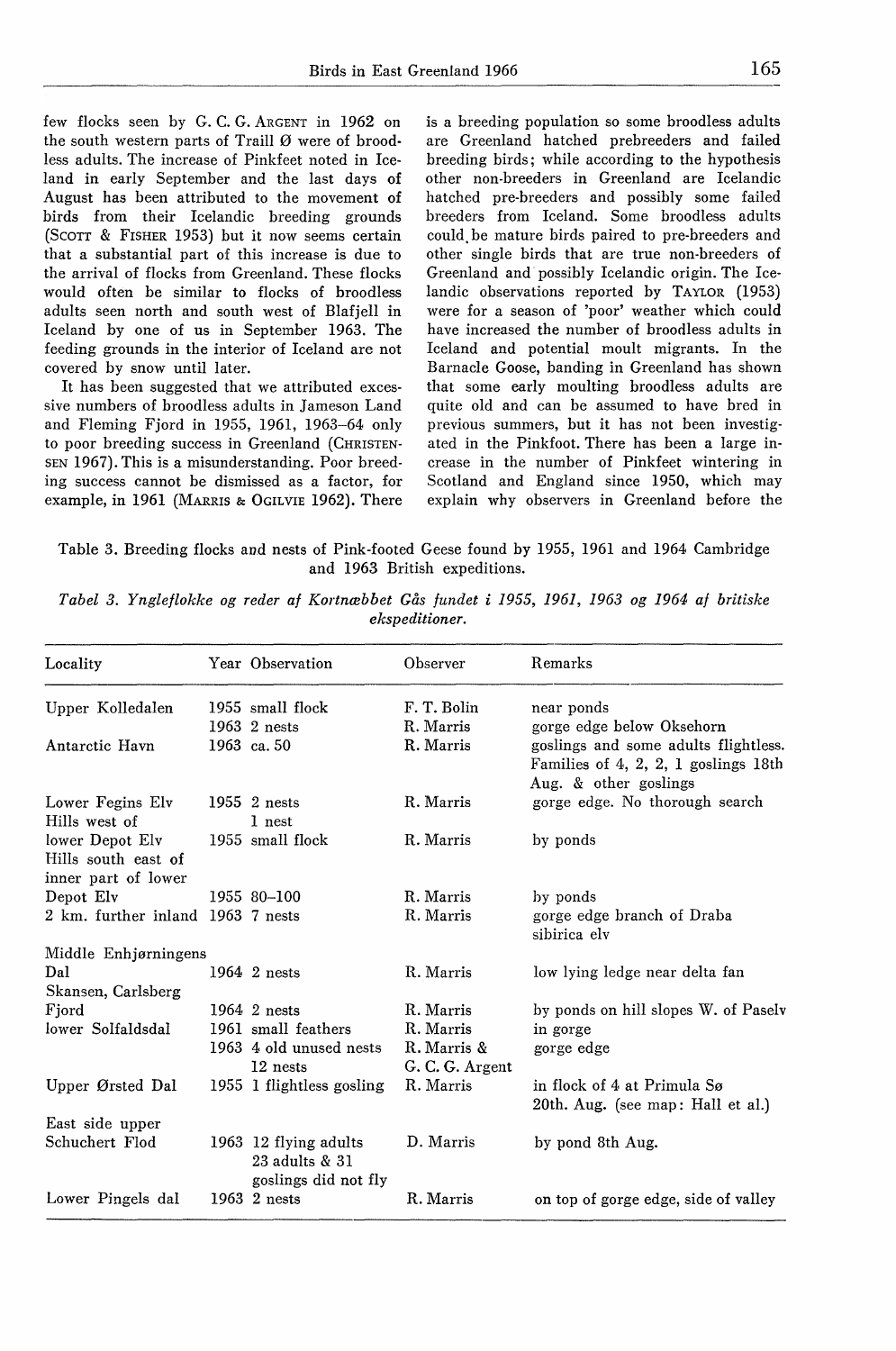1939-45 war did not report the arrival of hirds in late June when the number of hroodless adults that could have undertaken the journey from Iceland would have heen smaller. There was also an increase in the population in the period 1890- 1939.

Observations made in S.E. Greenland have been briefly reported (CHAPMAN 1932) relating to the migration route from Iceland to West Greenland of Pale-bellied Brent Geese *(Branta b. hrota)* and Whitefronted Geese *(Anser albifrons flavirostris).*  If the Pinkfeet (SCOTT & FISHER 1953) which were reported as almost certainly Pinkfeet by CHAPMAN were flying towards the Inland Ice they would have been bound, we helieve, for the inland highlands of W. Greenland and not for Scoresby Sund; otherwise these Pinkfeet would have stayed and moulted in S. E. Greenland, where the climate and vegetation in some places are more like those of the Icelandic hreeding places than N. E. Greenland.

Breeding localities found by four expeditions are in Table 3. Prohahly the hroods from Solfaldsdal went into the delta region of Ørsted Dal either via the pass or around Kap Seaforth and we believe they were in a flock which contained larger goslings than those seen elsewhere in Ørsted Dal, for example, by ponds upstream of the junction of Ørsted Dal and Pingo Dal, ponds on the raised beach terrain below Bjergkrone (Pinkfoot pond-HALL & WADDINGHAM 1966) and ponds on the north side of the upper delta area. Nests of a species of goose (not necessarily Pinkfoot) were in 1963 on the east side of Fleming Fjord and on the west side in Rhaetelv in rather similar accessible situations to that in Pingel Dal. One of us has been told that breeding did occur at Constable Point, Hurry Fjord, in 1933. The nests were visited by Greenlanders. Some non-hreeders in 1933 were failed breeders.

We believe Barnacle outnumber Pinkfeet north of 74° N., but this is not proved yet. The indications are that Pinkfeet are commoner than Barnacle in E. Greenland south of Scoresby Sund. From Scoresby Sund to 74° N. adult Pinkfeet appear to have outnumbered or been about the same number as adult Barnacle at least in the years 1955-62. Most Pinkfeet are broodless adults even in good breeding years for Barnacle. The Barnacle population is an indication of the size of the Pinkfoot population in Greenland. Observations of breeding in Greenland in 1963 and in Scotland by us and in Eire by D. B. CABOT lead us to estimate that the population of Barnacle in August 1963 had risen from 14000 to 16-18000.

As a result of observations by R. MARRIS on the 1955 Cambridge expedition in Fleming Fjord and S. W. Jameson Land it was postulated in correspondence with Dr. FINN SALOMONSEN in 1955 that Pinkfeet prefer marshey tundra and ponded localities favoured by Dunlin *(Calidris alpina)*  with a lot of *Equisetum arvense,* and that most Pinkfeet were broodless adults. In such places Barnacle are rare. This was especially noted in 1955 when the populations of hoth species were smaller than now. Pinkfeet are relatively rare on the banks of rivers in Fleming Fjord and are very rare by the rivers in S. W. Jameson Land where Barnacle were discovered in 1955 and flocks of Pinkfeet have been found by ponds on hills adjacent to the rivers. It seems to be an ecological preference. Good growths of *Calama- grostis neglecta, Carex saxatalis* and often *Polygonum viviparum* tend to occur in these habitats and are eaten by the Pinkfeet. In some places *Carex rariflora* and *Eriophorum scheutzii* are abundant and eaten; the latter is eaten earlier when still growing. *Carex bigelowii* has been found grazed by ponds near Depot Elv.

## OTHER SPECIES

## GREAT NORTHERN DIVER *(Gavia immer).*

3 adults arrived in twilight early on lOth August and displayed on Loch Fyne. They were probably the same as 3 adults on a large pond near lower Stordal. 1 adult that may not have been alone at the entrance to Mesters Vig on 28th August.

#### RED-THROATED DIVER *(Gavia stellata).*

2 adults upper Store Sø Dal, inner Loch Fyne, and Store elv estuary. 3 adults Zackenberg Bugt. 1 adult on Storelv below confluence with Dybendal. 2 adults and 1 small downey young off shore by Ankerbjærg on 17th August.

#### FULMAR *(Fulmarus glacialis).*

1 dark phase adult in inner Nordfjord. In future they should be looked for on the cliffs at Kap Kolthoff, where we saw some unidentified hirds and possibly some large young sitting on ledges.

## LONG-TAILED DUCK *(Clangula hyemalis.)*

Ahout 40 flightless adults by western shore of inner Loch Fyne and on 15th August 1 adult with 3 downey ducklings that we estimated to be not more than a week old. 8 flightless adults east of Ankerbjærgselv delta and similarly 42 and 9 west of the delta.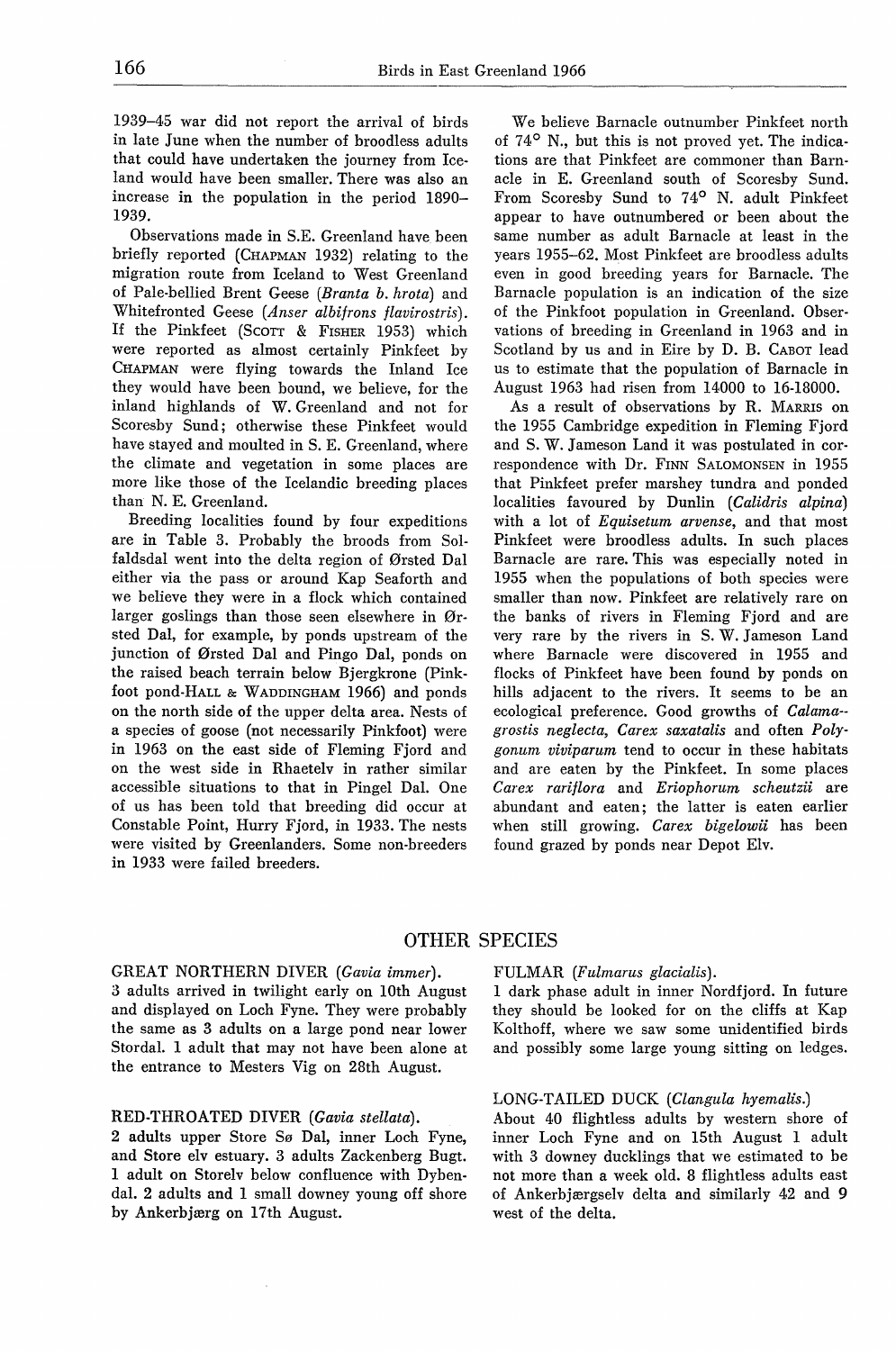#### KING EIDER *(Somateria spectabilis).*

1 adult female and 4 small downey ducklings on a pond up Store Sø Dal.

#### EIDER *(Somateria mollissima).*

In last two years many deserted Sandøen and come to nest between the original fangsthytte and the Sirius houses at Daneborg about the tethered huskies. Nests with hatched or destroyed eggs were found and other females were sitting on nests. One nest with 4 eggs was seen. An adult female with 2 ducklings and another with 3 ducklings were near the estuary of Cardiecerasdal on 26th July. From time to time Zackenberg Bugt was visited by flying adult females. On llth August 1 adult flying south from Loch Fyne up Badlanddal.

We did not notice many Arctic Tems about Sandøen when we passed offshore in bad weather. There is a possibility that the Eider desertion is associated with fewer or absent nesting Arctic Terns.

## GYR FALCON *(Falco rusticolis candicans).*

1 adult near Ankerbjærg on 17-19th August. 1 adult at Blomsterbugt and Noret and 2 at Kap Bull.

## PTARMIGAN *(Lagopus mutus).*

Excreta seen in most places and occasionally feathers. 1 heard in Lindemansdalen. A covey of 37 on slopes by Mesters Vig on 28th August - the only hirds seen.

#### RINGED PLOVER *(Charadrius hiaticula).*

Individual hirds had a scattered distribution in Lindemansdalen including the pass area, lower Store Sø Dal, and on the raised beaches by Zackenberg Bugt. They were met all the way up Dybendal including the barren area below the lakes, which is more barren than their usual habitat. Occasional hirds in Stordal and two groups of 4 and 5 on 12th August and 10 flying down the valley on 14th August.

## TURNSTONE *(Arenaria interpres).*

We think the following were migrants: 7 adults on 3rd August at Zackenberg Bugt, 5 adults on 6th August at Daneborg. 6 flying south over the south end of Loch Fyne 8th August. 4 at the top of Store Sø Dal.

## DUNLIN *(Calidris alpina).*

1 adult west side of Zackenberg Bugt and Stordal. None were found by ponds in lower Stordal probably because of our late arrival. 1 heard giving breeding calls in the south end of Lindemansdalen.

## SANDERLING *(Crocethia alba).*

2 adults at top of Store Sø Dal. 1 adult in upper Stordal. 17 on migration lower Stordal on lOth August. 4 waders, probably of this species, migrating or undertaking pre-migratory movement over Young Sund on 24th July.

## ARCTIC SKUA *(Stercorarius parasiticus).*

1 adult in aerial fraca with 2 Long Tailed Skuas at mouth of Tyroler Fjord. 2 adults at south end of Loch Fyne which behaved as if they had young.

LONG-TAILED SKUA *(Stercorarius longicaudus).*  Only adults seen: 2 near Cardiecerasdal, maximums of 3 and 4 by shore of Zackenberg Bugt and in lower Store Sø Dal, 2 at south end of Loch Fyne where they left between 11th and 15th August, and at least 7 in the Strömmen of Loch Fyne.

#### GLAUCOUS GULL *(Larus hyperboreus).*

None at Daneborg. Maximum adults seen at once: 13 at exit of lower lake in Store Sø Dal, 4 Store Sø Dal estuary, 3 at upper end of largest lake in Store Sø Dal, 2 in Storelv estuary, 2 at lake in Stordal, 2 Hoelsbu, 13 off Kap Kolthoff, 9 in estuary of Brogetdal, 3 Blomsterbugt, 3 Antarctic Sund, 1 Ruth Ø. A pair in upper Stordal had a nest on a large holder in a lake. On 12th August 2 young were downey and small; not far away were the remains of Ptarmigan. There were at least 3 nests with downey young that could be seen being fed at Kap Kolthoff. This hird presumably takes eggs and probably some goslings of Barnacle in Stordal and Store Sø Dal.

SABINE'S GULL *(Xema sabinii).*  2 in Strömmen, Loch Fyne.

#### ARCTIC TERN *(Sterna paradisaea).*

Adults: Many seen in distance off Basalt Ø, 4 Lindemans Fjord, about 24 in Strömmen, Loch Fyne, 3 upper Tobias Dal ponds, 6 south end of Loch Fyne and later ll collected together there, 5 near delta of Ankerbjærgselv, 4 Hoelsbu, 3-4 at various other places in Moskusokse Fjord, 6 estuary of Brogetdal, 3 by shore south of Blomsterbugt, 3 off Ella Ø, common off glacier in Nord Fjord and scattered hirds seen over fjords between Broget Dal and Ella Ø. 2 and 1 small downey young and 1 addled egg on lOth August on sand spits in Loch Fyne.

LITTLE AUK *(Plotus alle).*  1 adult near Kap Kolthoff.

#### RAVEN *(Corvus corax).*

Adults: 3 Zackenberg, 1 upper Stordal and An-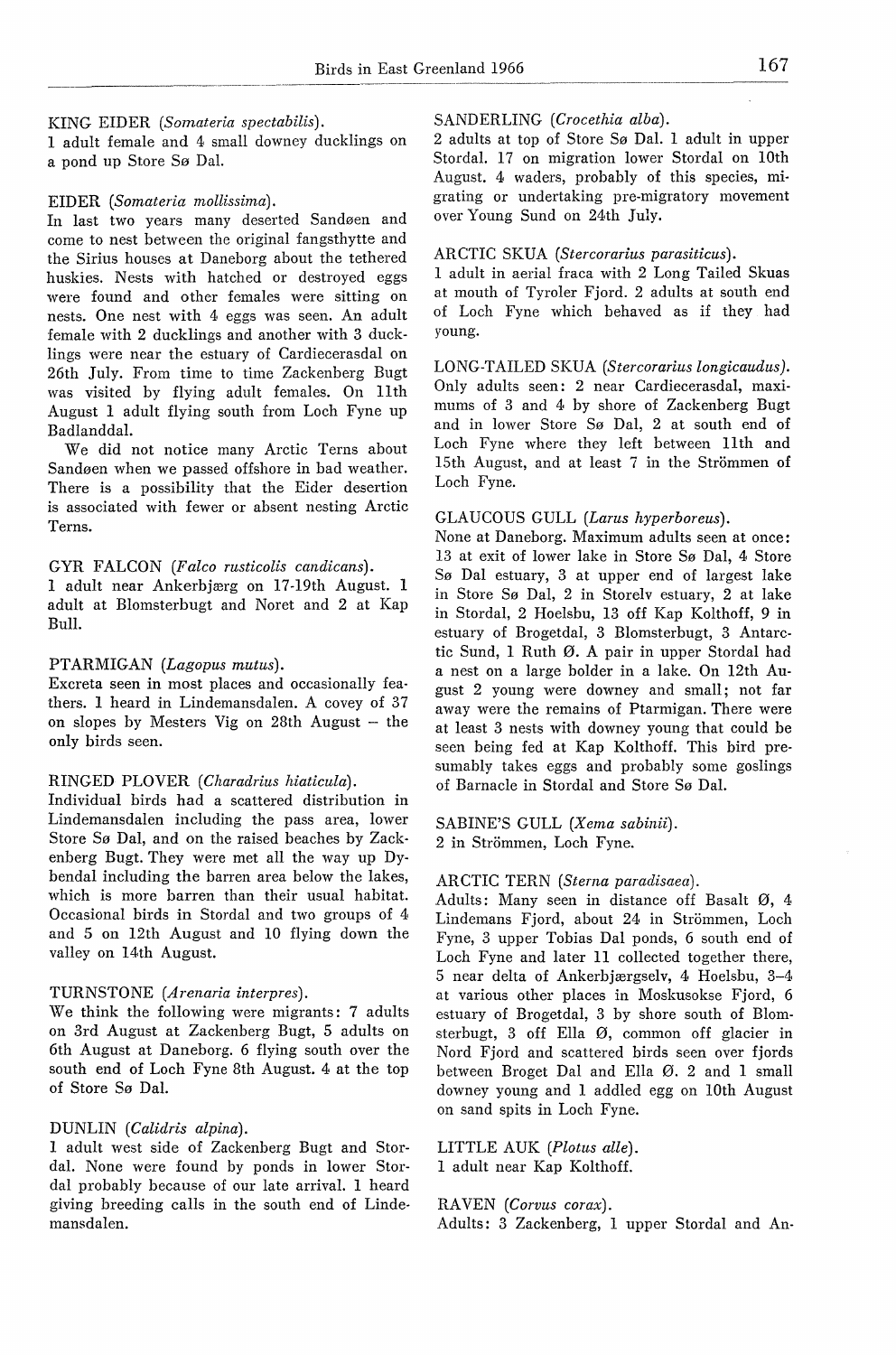kerbjærg. We presurne that it takes the eggs of Barnacle.

#### WHEATEAR *(Oenanthe o. leucorrhoa).*

No grey plumaged adults (male) seen. 1 adult and 2 young fledged on high raised beach Lindemans Fjord, 1 adult on a hut below Zackenberg, 3 on southern slope of Takkerne, 1 Dybendal, 1 lower Stordal, 3 below Ankerbjærg, 1 adult and 1 young on slopes above Ankerbjærgselv, and 2 near huts at Ella Ø. The sites were either near huts or places that were of sunny exposure with some protection and relatively good vegetation. At 71-72° N. between the outer coastal and inner fjord zones it tends to occupy similar places that are not wet and are often by dolerite exposures; presumably this is associated with nesting and food preferences.

### ARCTIC REDPOLL

#### *(Carduelis flammea hornemanni).*

2 arrived south end of Loch Fyne on 15th August. 2 on raised beaches near Storelv estuary, 3 near flocking Snow Buntings near lower Prospekt Dal, 10-11 on slopes above lower Ankerbjærgselv, and several near Ankerbjærgselv delta between 17-19th August. Flock of 15 at Ella Ø on 22nd August and moved away again. These and the influx near Noret on 29th August were birds undertaking pre-migratory movements.

There were 2 in upper Stordal and by the lake in upper Dybendal and 3 below the lake. There appeared to be almost a colony in Dybendal of not less than 40 hirds on 13-14th August (probably about 50 hirds). Most were in two groups of 16 and 20 which included young.

Any travellers to the innermost fjords of Scoresby Sund or in the inner fjord zone about and to the north and west of Ella Ø during June or the first ten days of July should be encouraged to band Redpolls *(Carduelis flammea)* as results could help in taxonomical studies and in the possibility of balanced polymorphism or plumage variations such as found amongst a number of arctic species of hirds. It would be useful to take lateral and dorsal standard distance photographs with a scale and possibily a few measurements on adults. In the autumn flocks occur on the hills not far from Mesters Vig Flypladsen and it might be possible to make captures in September or the last days of August. (Snow Buntings banded at Daneborg by F. R. CoNRADSEN have been recovered in winter east of the Greenland Sea - reported for the Bird Banding Scheme for Greenland by Dr. FINN SALOMONSEN in *D.O.F.T.*). If banding north of 72° N. in N. E. Greenland gave similar results as for the Snow Bunting then this would affect the statements (SALOMONSEN 1950) about Redpolls in the inner fjords of N. E. Greenland and in Finmark (see *C. f. rostrata, C. f. islan*dica, C. f. hornemanni) and of winter and summer residents of Iceland.

#### SNOW BUNTING *(Plectrophenax nivalis).*

Young at Zackenberg and Daneborg on 26th July were fledged. A few scattered hirds seen between Zackenberg Bugt and Lindemans Fjord. Twittering 'winter' call first noted 12th August amongst two flocks of 5 and 8 in upper Stordal. About 40 arrived in upper Dybendal in the early hours of 14th August. Several were seen on walk about lower Stordal on 16th August where none were seen earlier. Small flock near east end of Moskusokse Fjord on 17th August and others on way to delta of Ankerbjærgselv, 14-20 near south west end of Ankerbjærg and a few in lower Ankerbjærgselv on 18-19th August; these hirds were beginning to flock for the late autumn. It was rare near the south end of Loch Fyne and in Stordal. None seen in lower Brogetdal.

## BIRDS AT SEA

1 dark phase Fulmar *Fulmarus glacialis* was noted before we reached the ice on the 20th July; all others were pale phase. On 20th, we saw 1 Brunnich Guillemot *Uria l. lomvia* and a small party of Little Auks *Plotus alle.* While on deck we noted 4 dark phase and 1 pale phase Fulmars on 2lst July and also saw 2 adult and 2 immature plumaged Ivory Gulls *Pagophila eburnea.*  Early on 22nd when near Wollaston Forland another dark phase Fulmar was seen.

## SUMMARY

Notes are given of observations in East Greenland mainly at places between Tyroler Fjord and Lindemans Fjord, and at places accessible on foot from the south end of Loch Fyne during July - August 1966 together with a few observations in the ice off Greenland in 1966 and of geese between 71-72° 20' N. in summers before 1965. Our 1966 Cambridge expedition had a special interest in the Barnacle Goose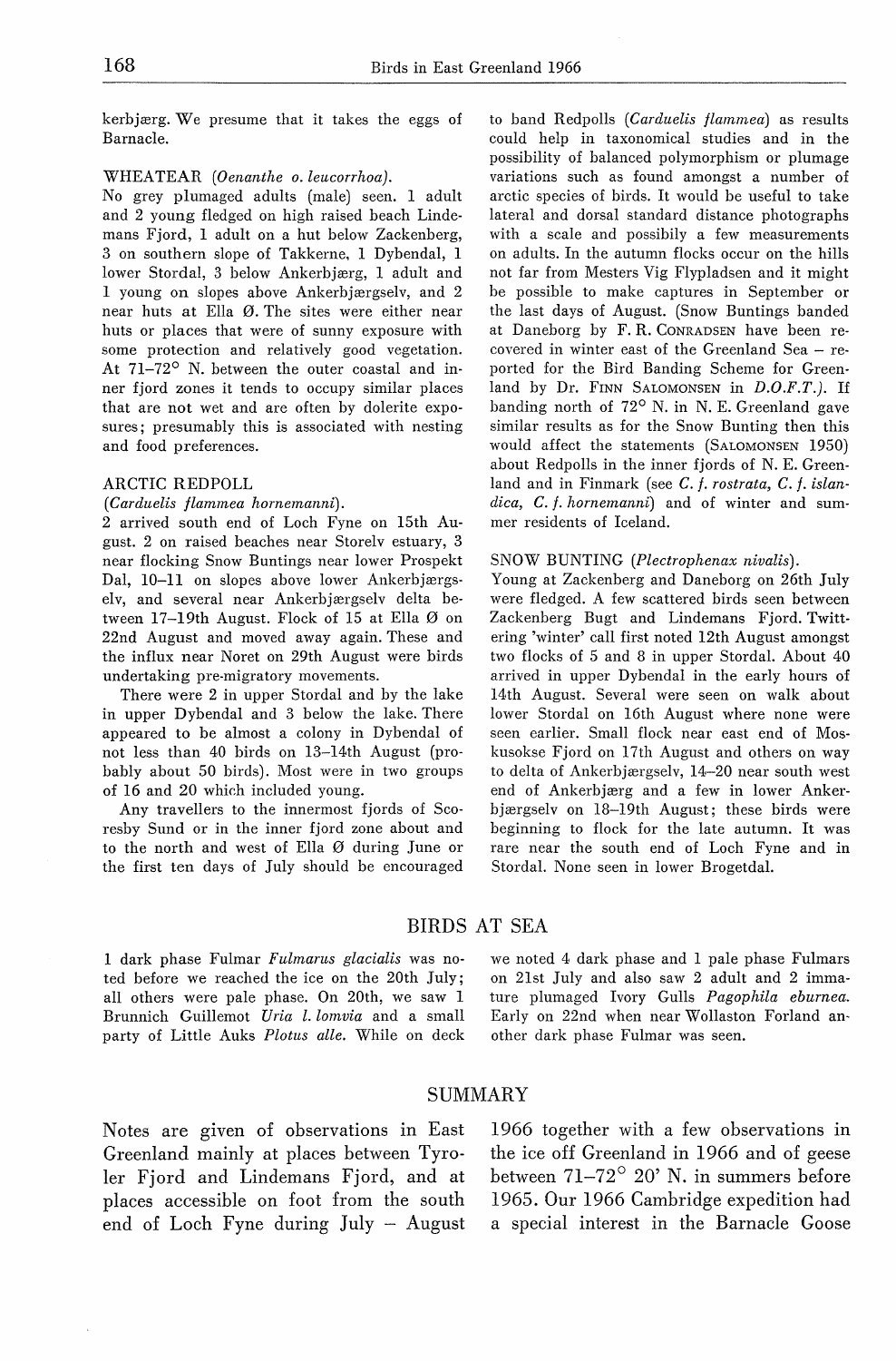*Branta leucopsis* which arose out of field work on that bird by the 1955 Cambridge expedition. We believe that the Barnacle Goose is commoner than the Pink-footed Goose *Anser brachyrhynchus* to the North of  $74^{\circ}$  N. and we have obtained further evidence in support of the hypothesis. Further notes are given about the Pink-footed

Goose that are relevant to the hypothesis of a 'moult migration' into E. Greenland. It is suggested that migrating Pinkfeet in S. E. Greenland do not fly northwards to N. E. Greenland to breed and moult. The number of Pinkfeet in E. Greenland was underestimated before 1955.

## DANSK RESUME

#### *Fuglene* i *Østgrønland, 1966.*

Cambridge ekspeditionen 1966 landede i Daneborg, Young Sund, den 26. juli. Først besøgte man Store Sødal, Slettedalen, Lindemans Fjord øst og vest for Porten, Lindemansdalen og Zackenberg Bugt. Den 8. august landede vi i den sydlige del af Loch Fyne og besøgte den øvre del af Tobias Dal, Stordal, Dybendal og nordøst og sydvest siderne af Ankarbjærg, hvorefter vi kom til Moskusokse Fjord den 20. august. Der blev gjort korte ophold i Broget Dal, Ella Ø, Noret, Mestersvig og Kolledalen, før vi forlod Grønland. En samling af planter befinder sig nu på British Museum of Natural History. De fleste iagttagelser over fugle fra Kong Oscars Fjord er ikke medtaget i denne rapport.

I Irland og i særlig grad på øen Islay overvintrer mange grønlandske Bramgæs *(Branta leucopsis),* som også passerer Island på trækket. Imidlertid er de Grønlandske ynglepladser ikke kendt. Et af de vigtigste formål med 1966 Cambridge ekspeditionen var at undersøge de grønlandske Bramgæs udbredelse, yngleforhold og ynglesucces nord for Mestersvig, hvilket var en fortsættelse af arbejdet i 1955, 1961 og 1963. Meget tyder på, at ynglesuccesen i Grønland ikke er den samme over hele artens udbredelsesområde, idet økologiske faktorer påvirker ynglesucces, hyppighed og udbredelse.

Denne rapport indeholder hovedsaglig observationer og notater om gæs og nogle andre arter, og der beskrives bl. a. adskillige iagttagelser fra pakisen. De 3 tabeller indeholder yderligere oplysninger om gæs. Der gives oplysninger om gæssenes fødeplanter. Der synes at være en økologisk forskel mellem Kortnæbbede Gæs' *(Anser fabalis brachyrhynchus)* og Bramgæs' biotopvalg. Bramgæs forekommer oftest ved floder, på kystsletter og ved større og mindre søer, hvor der er en genemstrømning af vand. Kortnæbbede Gæs foretrækker sumpede arealer med stillestående vand og småsøer, som desuden rummer ynglefugle som f. eks. Almindelig Ryle *(Calidris alpina),* begge gåsearter træffes i over 200 meters højde og langt inde i landet. Bramgås og Havlits' *(Clangula hyemalis)* ynglesucces var ikke god det pågældende år i de områder, som blev besøgt.

Voksne Kortnæbbede Gæs uden unger i Grønland kan være et af følgnde 1) endnu ikke yngledygtige fugle 2) ikke ynglende fugle, 3) fugle, hvis yngel er mislykket, samt muligvis voksne kønsmodne gæs parret med endnu ikke kønsmodne fugle. Desuden kan man finde Islandske fugle af disse kategorier i Nordøstgrønland, jvf. teorien om fældningstræk fra Island til Grønland. Nogle observationer fra Island gives her.

Bestanden af Kortnæbbede Gæs i Nordøstgrønland blev undervurderet før 1955. 33 gæs er blevet ringmærket i Nordøstgrønland i årene 1955- 66 og har resulteret i 4 genfangster i Skotland af fugle ringmærket i Ørsted Dal og Kolledalen. De fugle som ses i Sydøstgrønland tilbringer formentlig sommeren her eller trækker til de indre dele af Vestgrønland, og det er usandsynlig, at fuglene nær Sermilik Fjorden f. eks. trækker til Nordøstgrønland. Nord for 74° N. br. overstiger antallet af Bramgæs antallet af Kortnæbbede Gæs, men vi kan antage at Bramgåsebestanden, som i 1963 blev anslået til ca. 16.000 (inclusiv mange gæslinger) nogenlunde svarer til den samlede bestand af Kortnæbbede Gæs.

Ederfuglen *(Somateria mollissima)* har forladt Sandøen i de sidste to år og er begyndt at yngle omkring Sirius stationen. Gråmåger *(Larus hyperboreus),* blev iagttaget i Store Sødal og i Stordalen. I Dybendal blev ca. 50 Hvidsisken *(Carduelis hornemanni)* iagttaget den 13.-14. august.